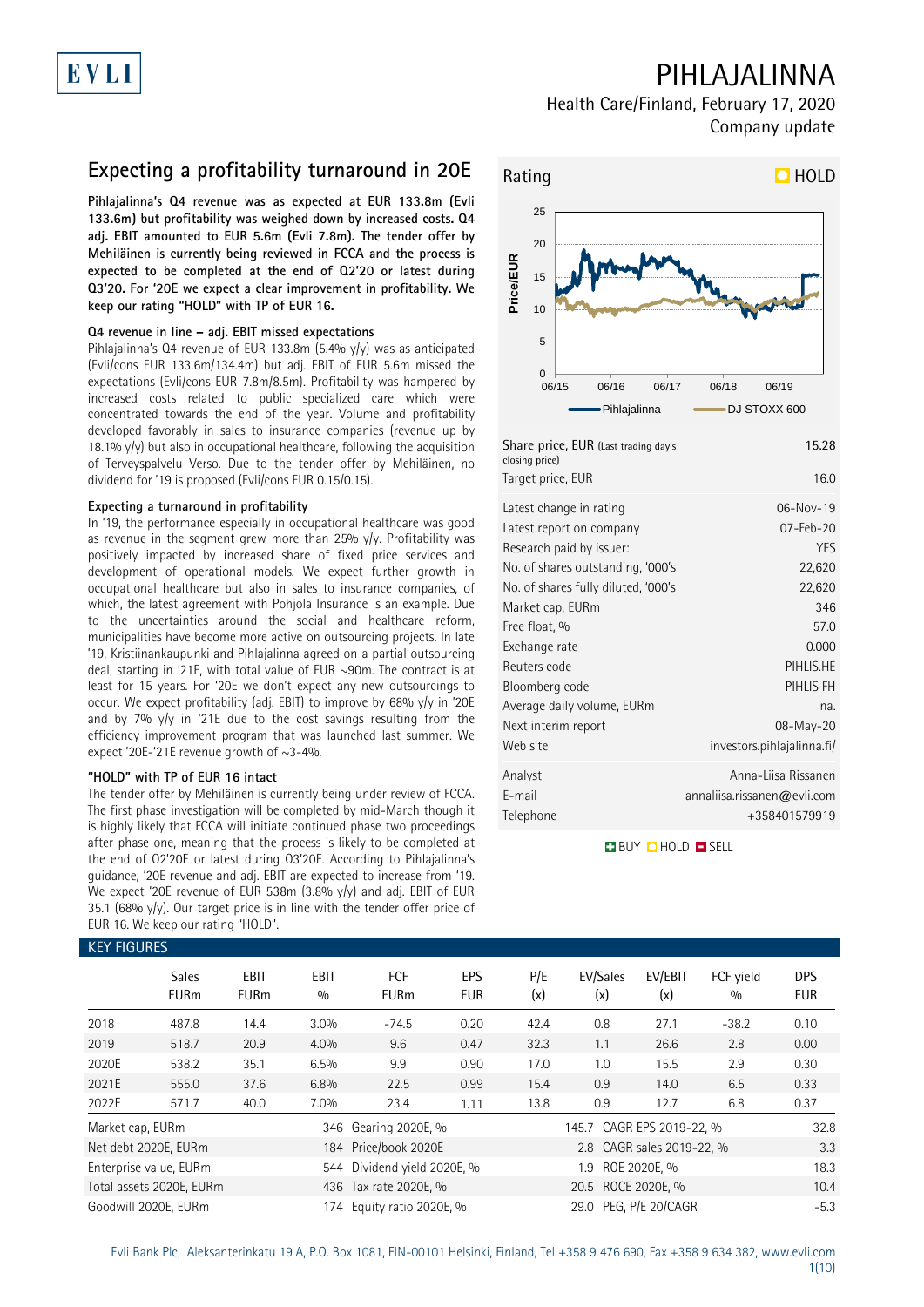Health Care/Finland, February 17, 2020 Company update

|                              |                          | <b>Estimates</b> |       |         |         |       |       |        |        |        |        |       |
|------------------------------|--------------------------|------------------|-------|---------|---------|-------|-------|--------|--------|--------|--------|-------|
| Net sales                    | 2017                     | 2018E            | Q1'19 | 02'19   | 03'19   | 04'19 | 2019  | Q1'20E | Q2'20E | Q3'20E | Q4'20E | 2020E |
| <b>Corporate Customers</b>   | 82.6                     | 103.7            | 31.6  | 30.3    | 27.0    | 32.8  | 121.7 | 33.9   | 32.5   | 29.2   | 35.1   | 130.8 |
| of which insurance companies | 26.6                     | 25.2             | 7.1   | 6.7     | 5.9     | 7.9   | 27.6  | 8.4    | 8.0    | 7.2    | 9.2    | 32.8  |
| of which other corporates    | 56.0                     | 78.5             | 24.5  | 23.6    | 21.1    | 24.9  | 94.1  | 25.5   | 24.6   | 22.0   | 25.9   | 98.0  |
| <b>Private Customers</b>     | 67.9                     | 92.1             | 26.5  | 25.6    | 21.1    | 24.9  | 98.1  | 27.2   | 26.2   | 21.6   | 25.5   | 100.5 |
| Public sector customers      | 330.5                    | 349.7            | 89.3  | 89.6    | 90.0    | 91.9  | 360.8 | 91.6   | 91.9   | 92.3   | 94.2   | 370.0 |
| Total                        | 424.0                    | 487.8            | 132.5 | 129.7   | 122.7   | 133.8 | 518.6 |        |        |        |        | 538.2 |
| Net sales growth             |                          |                  |       |         |         |       |       |        |        |        |        |       |
| Corporate Customers          | $\overline{\phantom{a}}$ | 25.5%            | 20.6% | 19.6%   | 18.4%   | 11.6% | 17.3% | 7.3%   | 7.6%   | 8.3%   | 7.1%   | 7.5%  |
| <b>Private Customers</b>     | $\overline{\phantom{m}}$ | 35.6%            | 19.4% | 5.1%    | $0.5\%$ | 1.2%  | 6.5%  | 2.5%   | 2.5%   | 2.5%   | 2.5%   | 2.5%  |
| Public sector customers      | $\overline{\phantom{0}}$ | 5.8%             | 4.9%  | $-0.8%$ | 5.0%    | 3.7%  | 3.2%  | 2.6%   | 2.6%   | 2.6%   | 2.5%   | 2.6%  |
| Total                        | 6.2%                     | 15.0%            | 11.1% | 3.5%    | 5.5%    | 5.4%  | 6.3%  | 3.7%   | 3.8%   | 3.9%   | 3.7%   | 3.8%  |
| Adj. EBITDA (group)          | 34.0                     | 45.9             | 12.6  | 10.8    | 17.4    | 14.4  | 55.2  | 16.5   | 14.8   | 20.4   | 19.4   | 71.1  |
| Adj. EBITDA-margin (group)   | 8.0%                     | 9.4%             | 9.5%  | 8.3%    | 14.2%   | 10.8% | 10.6% | 12.0%  | 11.0%  | 16.0%  | 14.0%  | 13.2% |

Source: Pihlajalinna, Evli Research

### **Valuation**

| Valuation                                    |                 |             |                               |        |        |         |         |         |       |       |         |
|----------------------------------------------|-----------------|-------------|-------------------------------|--------|--------|---------|---------|---------|-------|-------|---------|
|                                              | Security        | <b>MCAP</b> | EV/EBITDA EV/EBITDA EV/EBITDA |        |        | EV/EBIT | EV/EBIT | EV/EBIT | P/E   | P/E   | P/E     |
| PIHLAJALINNA PEER GROUP                      | identifier      | Local FX    | 19                            | 20     | 21     | 19      | 20      | 21      | 19    | 20    | 21      |
| Ambea AB                                     | AMBEA-SE        | 6899        | 11.2x                         | 8.3x   | 7.4x   | 19.6x   | 17.2x   | 14.5x   | 15.0x | 13.3x | 11.0x   |
| Attendo AB                                   | ATT-SE          | 8600        | 12.5x                         | 11.2x  | 9.8x   | 33.5x   | 30.3x   | 23.4x   | 43.8x | 40.5x | 24.4x   |
| <b>CareTech Holdings PLC</b>                 | CTH-GB          | 559         | 10.9x                         | 10.4x  | 9.4x   | 14.1x   | 12.8x   | 11.2x   | 13.5x | 11.6x | 10.0x   |
| Fresenius SE & Co. KGaA                      | FRE-DE          | 26760       | 6.9x                          | 6.4x   | 5.8x   | 10.4x   | 9.3x    | 8.4x    | 14.6x | 13.9x | 12.7x   |
| Georgia Healthcare Group Plc                 | GHG-GB          | 146         | 5.3x                          | 4.7x   | 3.9x   | 7.4x    | 6.2x    | 4.9x    | 14.1x | 9.3x  | 7.3x    |
| <b>GHP Specialty Care AB</b>                 | GHP-SE          | 1277        | 8.8x                          | 7.6x   | 6.8x   | 19.6x   | 15.5x   | 13.6x   | 27.3x | 21.6x | 20.8x   |
| Humana AB                                    | HUM-SE          | 3002        | 9.5x                          | 7.9x   | 7.4x   | 17.2x   | 14.0x   | 12.8x   | 13.5x | 11.3x | 10.2x   |
| Korian SA                                    | KORI-FR         | 3635        | 11.8x                         | 11.1x  | 10.2x  | 18.1x   | 17.0x   | 15.4x   | 26.3x | 22.4x | 19.1x   |
| <b>LNA Sante SA</b>                          | LNA-FR          | 467         | 12.4x                         | 11.5x  | 9.9x   | 16.7x   | 15.5x   | 13.8x   | 18.5x | 17.2x | 15.1x   |
| <b>Mediclinic International Plc</b>          | MDC-GB          | 2887        | 9.1x                          | 8.4x   | 7.9x   | 14.2x   | 13.0x   | 12.0x   | 15.1x | 13.6x | 12.1x   |
| Orpea SA                                     | ORP-FR          | 7903        | 18.8x                         | 18.0x  | 17.9x  | 27.3x   | 26.1x   | 24.5x   | 31.4x | 27.6x | 24.9x   |
| <b>RHON-KLINIKUM AG</b>                      | RHK-DE          | 1147        | 9.9x                          | 10.6x  | 9.5x   | 29.9x   | 39.2x   | 29.2x   | 46.7x | 58.4x | 43.2x   |
| Spire Healthcare Group PLC                   | SPI-GB          | 521         | 7.7x                          | 7.5x   | 7.7x   | 16.9x   | 14.6x   | 14.3x   | 24.9x | 20.0x | 16.1x   |
| Terveystalo Oy Class A                       | <b>TTALO-FI</b> | 1505        | 11.4x                         | 10.8x  | 9.9x   | 23.2x   | 20.6x   | 17.5x   | 26.7x | 23.1x | 19.8x   |
| Peer Group Median                            |                 | 4742        | 10.4x                         | 9.4x   | 8.6x   | 17.6x   | 15.5x   | 14.1x   | 21.7x | 18.6x | 15.6x   |
| Peer Group Average                           |                 | 2082        | 10.4x                         | 9.6x   | 8.8x   | 19.1x   | 18.0x   | 15.4x   | 23.7x | 21.7x | 17.6x   |
| Pihlajalinna (Evli est.)                     |                 | 347         | 10.1x                         | 7.7x   | 7.0x   | 26.6x   | 15.5x   | 14.0x   | 32.3x | 17.0x | 15.4x   |
| Pihlajalinna premium/discount to peer median |                 |             | $-2\%$                        | $-19%$ | $-18%$ | 51 %    | 0%      | 0%      | 49 %  | $-9%$ | $-1.96$ |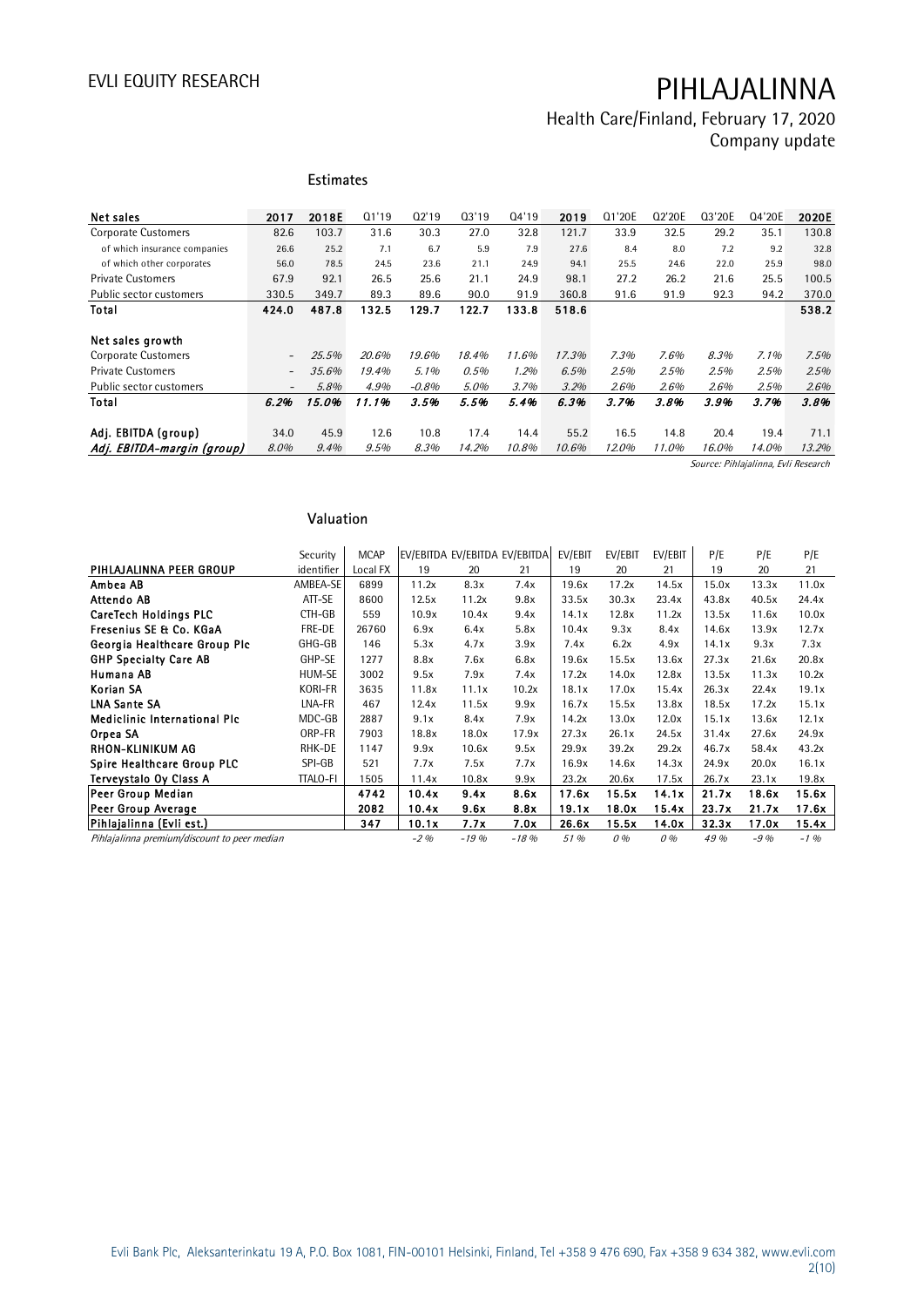## Health Care/Finland, February 17, 2020 Company update

| <b>INTERIM FIGURES</b>               |         |         |         |         |         |         |         |         |         |         |         |         |
|--------------------------------------|---------|---------|---------|---------|---------|---------|---------|---------|---------|---------|---------|---------|
| EVLI ESTIMATES, EURm                 | 201901  | 201902  | 201903  | 201904  | 2019    | 2020Q1E | 2020Q2E | 2020Q3E | 2020Q4E | 2020E   | 2021E   | 2022E   |
| Net sales                            | 132.5   | 129.7   | 122.7   | 133.8   | 518.7   | 137.5   | 134.6   | 127.5   | 138.7   | 538.2   | 555.0   | 571.7   |
| EBITDA                               | 12.5    | 10.9    | 17.4    | 14.3    | 55.1    | 16.5    | 14.8    | 20.4    | 19.4    | 71.1    | 74.9    | 76.1    |
| EBITDA margin (%)                    | 9.4     | 8.4     | 14.2    | 10.7    | 10.6    | 12.0    | 11.0    | 16.0    | 14.0    | 13.2    | 13.5    | 13.3    |
| EBIT                                 | 3.9     | 2.1     | 9.3     | 5.6     | 20.9    | 7.5     | 5.8     | 11.4    | 10.4    | 35.1    | 37.6    | 40.0    |
| EBIT margin (%)                      | 2.9     | 1.6     | 7.6     | 4.2     | 4.0     | 5.5     | 4.3     | 8.9     | 7.5     | 6.5     | 6.8     | 7.0     |
| Net financial items                  | $-1.0$  | $-1.0$  | $-1.0$  | $-1.0$  | $-4.0$  | $-1.2$  | $-1.2$  | $-1.2$  | $-1.2$  | $-5.0$  | $-5.0$  | $-4.0$  |
| Pre-tax profit                       | 2.9     | 1.1     | 8.3     | 4.6     | 16.9    | 6.2     | 4.6     | 10.1    | 9.2     | 30.1    | 32.6    | 36.0    |
| Tax                                  | $-0.7$  | $-0.3$  | $-0.3$  | $-0.6$  | $-1.9$  | $-1.5$  | $-1.5$  | $-1.5$  | $-1.5$  | $-6.2$  | $-6.5$  | $-7.2$  |
| Tax rate (%)                         | 24.1    | 27.3    | 3.6     | 13.0    | 11.2    | 24.7    | 33.9    | 15.2    | 16.8    | 20.5    | 20.0    | 20.0    |
| Net profit                           | 1.8     | $-0.1$  | 6.6     | 2.4     | 10.7    | 4.3     | 2.4     | 7.2     | 6.4     | 20.4    | 22.4    | 25.1    |
| <b>EPS</b>                           | 0.08    | 0.00    | 0.29    | 0.11    | 0.47    | 0.19    | 0.11    | 0.32    | 0.28    | 0.90    | 0.99    | 1.11    |
| EPS adjusted (diluted no. of shares) | 0.08    | 0.00    | 0.29    | 0.11    | 0.47    | 0.19    | 0.11    | 0.32    | 0.28    | 0.90    | 0.99    | 1.11    |
| Dividend per share                   | 0.00    | 0.00    | 0.00    | 0.00    | 0.00    | 0.00    | 0.00    | 0.00    | 0.00    | 0.30    | 0.33    | 0.37    |
| SALES, EURm                          |         |         |         |         |         |         |         |         |         |         |         |         |
| <b>Corporate Customers</b>           | 31.6    | 30.3    | 27.0    | 32.8    | 121.7   | 33.9    | 32.5    | 29.2    | 35.1    | 130.8   | 133.4   | 137.4   |
| Private Customers                    | 26.5    | 25.6    | 21.1    | 24.9    | 98.1    | 27.2    | 26.2    | 21.6    | 25.5    | 100.5   | 102.5   | 105.6   |
| Public sector customers              | 89.3    | 89.6    | 90.0    | 91.9    | 360.8   | 91.6    | 91.9    | 92.3    | 94.2    | 370.0   | 383.4   | 394.9   |
| Eliminations                         | $-14.9$ | $-15.7$ | $-15.4$ | $-15.8$ | $-61.8$ | $-15.2$ | $-16.0$ | $-15.7$ | $-16.2$ | $-63.1$ | $-64.3$ | $-66.3$ |
| Total                                | 132.5   | 129.7   | 122.7   | 133.8   | 518.7   | 137.5   | 134.6   | 127.5   | 138.7   | 538.2   | 555.0   | 571.7   |
| SALES GROWTH, Y/Y %                  |         |         |         |         |         |         |         |         |         |         |         |         |
| Corporate Customers                  | 14.1    | 27.1    | 8.9     | 11.6    | 15.1    | 7.3     | 7.6     | 8.3     | 7.1     | 7.5     | 2.0     | 3.0     |
| <b>Private Customers</b>             | 19.4    | 5.1     | 1.0     | 1.2     | 6.6     | 2.5     | 2.5     | 2.5     | 2.5     | 2.5     | 2.0     | 3.0     |
| Public sector customers              | 6.9     | $-2.5$  | 7.5     | 3.7     | 3.8     | 2.6     | 2.6     | 2.6     | 2.5     | 2.6     | 3.6     | $3.0\,$ |
| Eliminations                         | 4.9     | 6.8     | 17.6    | 1.3     | 7.3     | 2.0     | 2.0     | 2.0     | 2.3     | 2.1     | 2.0     | 3.0     |
| <b>Total</b>                         | 11.2    | 3.5     | 5.5     | 5.4     | 6.3     | 3.7     | 3.8     | 3.9     | 3.7     | 3.8     | 3.1     | 3.0     |
| EBIT, EURm                           |         |         |         |         |         |         |         |         |         |         |         |         |
| Group                                | 3.9     | 2.1     | 9.3     | 5.6     | 20.9    | 7.5     | 5.8     | 11.4    | 10.4    | 35.1    | 37.6    | 40.0    |
| Total                                | 3.9     | 2.1     | 9.3     | 5.6     | 20.9    | 7.5     | 5.8     | 11.4    | 10.4    | 35.1    | 37.6    | 40.0    |
| EBIT margin, %                       |         |         |         |         |         |         |         |         |         |         |         |         |
| Total                                | 2.9     | 1.6     | 7.6     | 4.2     | 4.0     | 5.5     | 4.3     | 8.9     | 7.5     | 6.5     | 6.8     | 7.0     |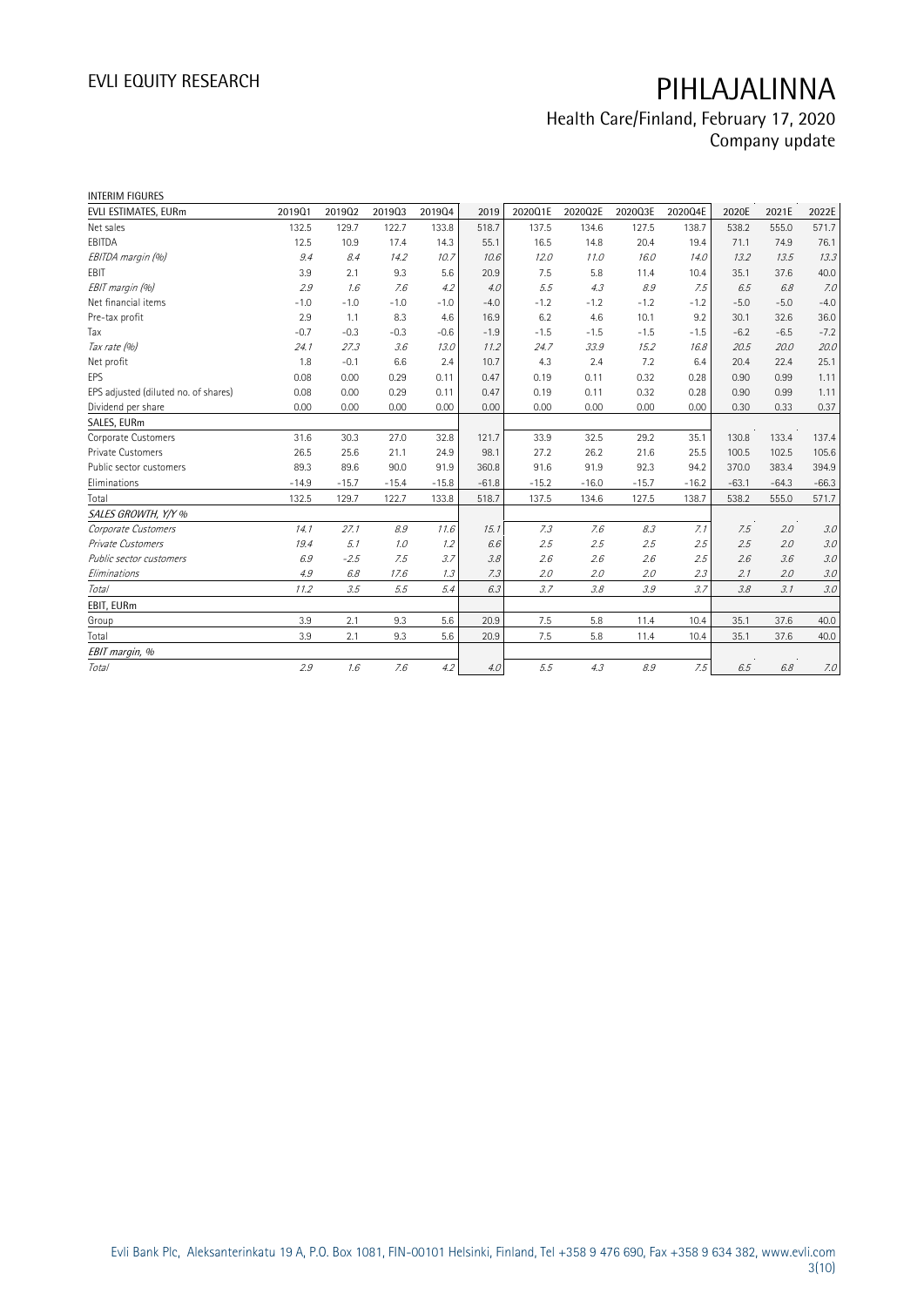## Health Care/Finland, February 17, 2020 Company update

| INCOME STATEMENT, EURm                   | 2015                | 2016           | 2017                | 2018           | 2019                | 2020E               | 2021E          | 2022E          |
|------------------------------------------|---------------------|----------------|---------------------|----------------|---------------------|---------------------|----------------|----------------|
| Sales                                    | 213.4               | 399.1          | 424.0               | 487.8          | 518.7               | 538.2               | 555.0          | 571.7          |
| Sales growth (%)                         | 43.3                | 87.0           | 6.2                 | 15.0           | 6.3                 | 3.8                 | 3.1            | 3.0            |
| EBITDA                                   | 12.7                | 29.4           | 34.3                | 45.9           | 55.1                | 71.1                | 74.9           | 76.1           |
| EBITDA margin (%)                        | 6.0                 | 7.4            | 8.1                 | 9.4            | 10.6                | 13.2                | 13.5           | 13.3           |
| Depreciation                             | $-8.0$              | $-12.8$        | $-14.2$             | $-31.5$        | $-34.2$             | $-36.0$             | $-37.4$        | $-36.1$        |
| EBITA                                    | 4.7                 | 16.6           | 20.1                | 14.4           | 20.9                | 35.1                | 37.6           | 40.0           |
| Goodwill amortization / writedown        | 0.0                 | 0.0            | 0.0                 | 0.0            | 0.0                 | 0.0                 | 0.0            | 0.0            |
| EBIT                                     | 4.7                 | 16.6           | 20.1                | 14.4           | 20.9                | 35.1                | 37.6           | 40.0           |
| EBIT margin (%)                          | 2.2                 | 4.2            | 4.7                 | 3.0            | 4.0                 | 6.5                 | 6.8            | 7.0            |
| Reported EBIT                            | 3.9                 | 15.1           | 19.2                | 13.8           | 10.2                | 35.1                | 37.6           | 40.0           |
| EBIT margin (reported) (%)               | 1.8                 | 3.8            | 4.5                 | 2.8            | 2.0                 | 6.5                 | 6.8            | 7.0            |
| Net financials                           | $-2.3$              | $-1.2$         | $-1.4$              | $-3.8$         | $-4.0$              | $-5.0$              | $-5.0$         | $-4.0$         |
| Pre-tax profit                           | 2.4                 | 15.4           | 18.7                | 10.6           | 16.9                | 30.1                | 32.6           | 36.0           |
| Taxes                                    | $-0.1$              | $-3.0$         | $-3.4$              | $-2.7$         | $-1.9$              | $-6.2$              | $-6.5$         | $-7.2$         |
| Minority shares                          | $-0.8$              | $-2.7$         | $-4.6$              | $-3.3$         | $-4.3$              | $-3.6$              | $-3.7$         | $-3.7$         |
| Net profit                               | 0.7                 | 8.2            | 9.8                 | 4.0            | 0.0                 | 20.4                | 22.4           | 25.1           |
| Cash NRIs                                | $-0.8$              | $-1.5$         | $-0.9$              | $-0.6$         | $-10.7$             | 0.0                 | 0.0            | 0.0            |
| Non-cash NRIs                            | 0.0                 | 0.0            | 0.0                 | 0.0            | 0.0                 | 0.0                 | 0.0            | 0.0            |
| <b>BALANCE SHEET, EURm</b>               |                     |                |                     |                |                     |                     |                |                |
| Assets                                   |                     |                |                     |                |                     |                     |                |                |
| Fixed assets                             | 69                  | 67             | 83                  | 68             | 74                  | 69                  | 67             | 67             |
| Goodwill                                 | 76                  | 92             | 104                 | 170            | 174                 | 174                 | 174            | 174            |
| Right of use assets                      | $\mathsf{O}\xspace$ | $\mathbf 0$    | $\mathbf 0$         | 116            | 108                 | 113                 | 117            | 120            |
| Inventory                                | $\overline{2}$      | $\overline{2}$ | $\overline{2}$      | $\mathfrak{Z}$ | $\overline{2}$      | $\sqrt{3}$          | $\sqrt{3}$     | 3              |
| Receivables                              | 20                  | 27             | 25                  | 40             | 47                  | 33                  | 34             | 35             |
| Liquid funds                             | 15                  | 28             | 37                  | 36             | 27                  | 38                  | 39             | 40             |
| Total assets                             | 185                 | 218            | 254                 | 437            | 438                 | 436                 | 439            | 444            |
| Liabilities                              |                     |                |                     |                |                     |                     |                |                |
| Shareholder's equity                     | 92                  | 98             | 100                 | 121            | 101                 | 121                 | 137            | 155            |
| Minority interest                        | $\mathbf{1}$        | 3              | 6                   | 9              | 5                   | 5                   | $\mathsf S$    | 5              |
| Convertibles                             | $\mathsf{O}\xspace$ | $\mathbf 0$    | $\mathbf 0$         | $\mathbf 0$    | $\mathbf 0$         | $\mathsf{O}\xspace$ | $\mathbf 0$    | $\mathbf 0$    |
| Lease liabilities                        | $\mathsf 0$         | $\mathbf 0$    | $\mathbf 0$         | 119            | 114                 | 113                 | 117            | 120            |
| Deferred taxes                           | 5                   | $\,6\,$        | $\,6$               | 6              | 6                   | 6                   | 6              | 6              |
| Interest bearing debt                    | 42                  | 52             | 77                  | 99             | 107                 | 109                 | 91             | 72             |
| Non-interest bearing current liabilities | 42                  | 55             | 62                  | 80             | 102                 | 78                  | 80             | 83             |
| Other interest-free debt                 | 3                   | 3              | 3                   | 3              | $\overline{2}$      | $\overline{2}$      | $\overline{2}$ | $\overline{2}$ |
| <b>Total liabilities</b>                 | 185                 | 217            | 254                 | 437            | 438                 | 436                 | 439            | 444            |
| CASH FLOW, EURm                          |                     |                |                     |                |                     |                     |                |                |
| + EBITDA                                 | 13                  | 29             | 34                  | 46             | 55                  | 71                  | 75             | 76             |
| - Net financial items                    | $-2$                | $-1$           | $-1$                | $-4$           | $-4$                | $-5$                | $-5$           | $-4$           |
| - Taxes                                  | $\mathsf{O}\xspace$ | $-2$           | $-5$                | $-5$           | $-4$                | $-6$                | $-7$           | $-7$           |
| - Increase in Net Working Capital        | $9\,$               | 8              | $\overline{7}$      | $\overline{2}$ | 14                  | $-11$               | $\mathbf{1}$   | $\mathbf{1}$   |
| $+/-$ Other                              | $-2$                | $-1$           | $\mathsf{O}\xspace$ | $-11$          | $-15$               | $-4$                | $-4$           | $-4$           |
| $=$ Cash flow from operations            | 18                  | 32             | 35                  | 27             | 46                  | 46                  | 61             | 63             |
| - Capex                                  | $-48$               | $-5$           | $-10$               | $-23$          | $-36$               | $-36$               | $-39$          | $-39$          |
| - Acquisitions                           | $\mathbf 0$         | $-22$          | $-17$               | $-79$          | $\mathsf{O}\xspace$ | $\mathbf 0$         | $\mathbf 0$    | $\mathbb O$    |
| + Divestments                            | $\mathsf 0$         | $\mathbf 0$    | $\mathbf 0$         | $\mathbf 0$    | $\mathbf 0$         | $\mathbb O$         | $\mathbf 0$    | $\mathbf 0$    |
| = Free cash flow                         | $-30$               | $\,6\,$        | 8                   | $-74$          | 10                  | 10                  | 22             | 23             |
| +/- New issues/buybacks                  | 82                  | $-1$           | $-2$                | 24             | $-22$               | $\mathbf 0$         | $\mathbf 0$    | $\mathbf 0$    |
| - Paid dividend                          | $\mathsf{O}\xspace$ | $\mathbf 0$    | $-3$                | $-3$           | $-2$                | $\mathsf{O}\xspace$ | $-7$           | $-7$           |
| $+/-$ Other                              | $-48$               | $\overline{7}$ | $\overline{7}$      | 53             | 5                   | $\mathbf{1}$        | $-15$          | $-15$          |
| Change in cash                           | $\overline{4}$      | 12             | 10                  | $-1$           | $-9$                | 11                  | $\mathbf{1}$   | $\mathbf{1}$   |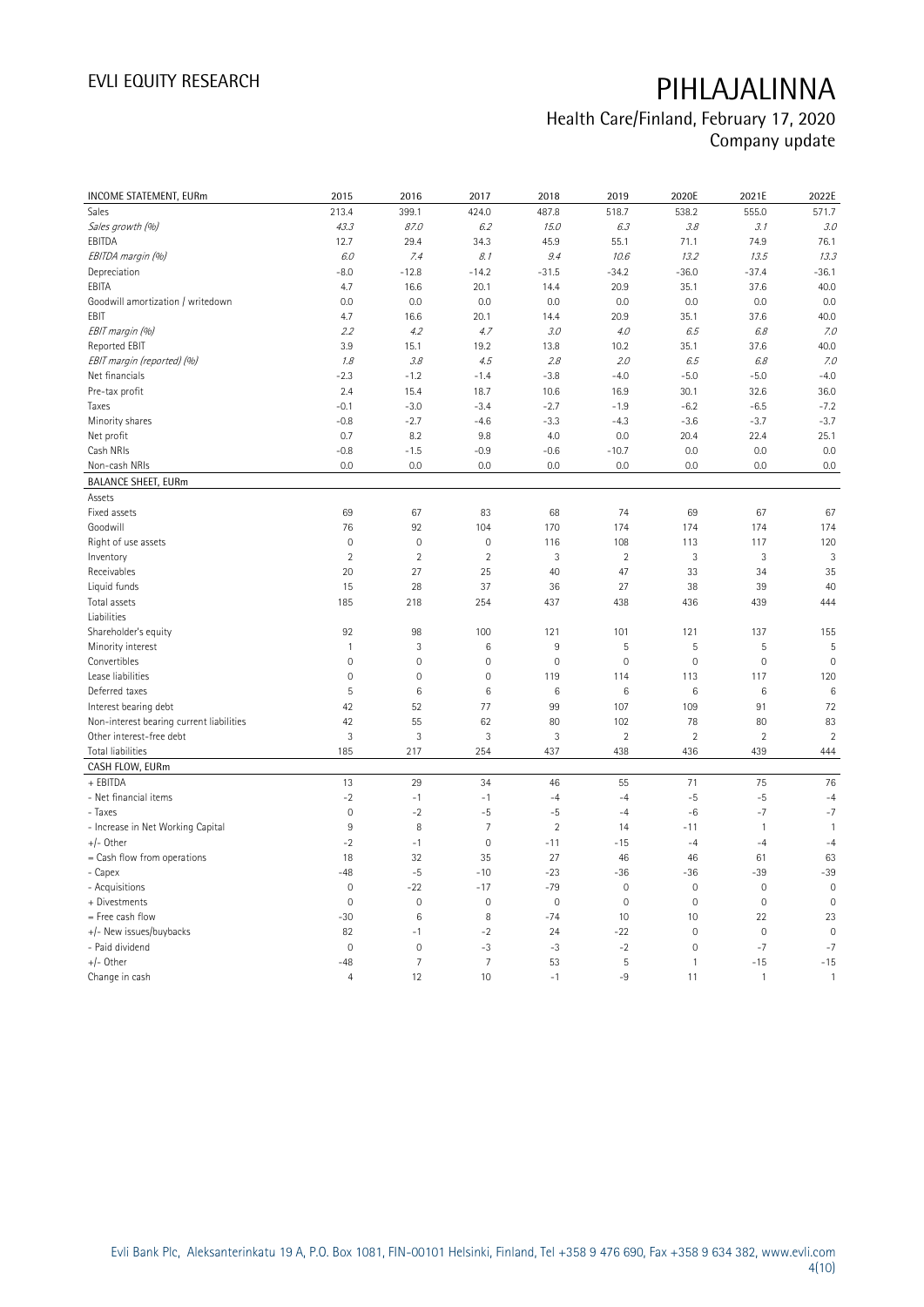## Health Care/Finland, February 17, 2020 Company update

| <b>KEY FIGURES</b>                             | 2016         | 2017         | 2018          | 2019          | 2020E         | 2021E         | 2022E        |
|------------------------------------------------|--------------|--------------|---------------|---------------|---------------|---------------|--------------|
| M-cap                                          | 380          | 275          | 195           | 346           | 346           | 346           | 346          |
| Net debt (excl. convertibles)                  | 25           | 40           | 181           | 194           | 184           | 168           | 152          |
| Enterprise value                               | 416          | 325          | 391           | 557           | 544           | 527           | 509          |
| Sales                                          | 399          | 424          | 488           | 519           | 538           | 555           | 572          |
| EBITDA                                         | 29           | 34           | 46            | 55            | 71            | 75            | 76           |
| EBIT                                           | 17           | 20           | 14            | 21            | 35            | 38            | 40           |
| Pre-tax                                        | 15           | 19           | 11            | 17            | 30            | 33            | 36           |
| Earnings                                       | 10           | 11           | 5             | 11            | 20            | 22            | 25           |
| Equity book value (excl. minorities)           | 98           | 100          | 121           | 101           | 121           | 137           | 155          |
| Valuation multiples                            |              |              |               |               |               |               |              |
| EV/sales                                       | 1.0          | 0.8          | 0.8           | 1.1           | 1.0           | 0.9           | 0.9          |
| EV/EBITDA                                      | 14.2         | 9.5          | 8.5           | 10.1          | 7.7           | 7.0           | 6.7          |
| EV/EBITA                                       | 25.1         | 16.2         | 27.1          | 26.6          | 15.5          | 14.0          | 12.7         |
| EV/EBIT                                        | 25.1         | 16.2         | 27.1          | 26.6          | 15.5          | 14.0          | 12.7         |
| EV/OCF                                         | 12.9         | 9.3          | 14.3          | 12.1          | 11.9          | 8.6           | 8.1          |
| EV/FCFF                                        | 66.9         | 19.3         | $-11.7$       | 20.3          | 14.2          | 10.2          | 9.7          |
| P/FCFE                                         | 67.8         | 35.7         | $-2.6$        | 36.0          | 35.0          | 15.4          | 14.8         |
| P/E                                            | 39.1         | 25.7         | 42.4          | 32.3          | 17.0          | 15.4          | 13.8         |
| P/B                                            | 3.9          | 2.7          | 1.6           | 3.4           | 2.8           | 2.5           | 2.2          |
| Target EV/EBITDA                               | 0.0          | 0.0          | 0.0           | 0.0           | 7.7           | 7.1           | 6.8          |
| Target EV/EBIT                                 | 0.0          | 0.0          | 0.0           | 0.0           | 15.7          | 14.3          | 13.0         |
| Target EV/FCF                                  | 0.0          | 0.0          | 0.0           | 0.0           | 55.8          | 23.8          | 22.2         |
| Target P/B                                     | 0.0          | 0.0          | 0.0           | 0.0           | 3.0           | 2.6           | 2.3          |
| Target P/E                                     | 0.0          | 0.0          | 0.0           | 0.0           | 17.8          | 16.2          | 14.4         |
| Per share measures                             |              |              |               |               |               |               |              |
|                                                |              |              |               |               |               |               |              |
|                                                |              |              |               |               |               |               |              |
| Number of shares                               | 20,613       | 20,613       | 22,620        | 22,620        | 22,620        | 22,620        | 22,620       |
| Number of shares (diluted)<br>EPS              | 20,613       | 20,613       | 22,620        | 22,620        | 22,620        | 22,620        | 22,620       |
|                                                | 0.47         | 0.52         | 0.20          | 0.47          | 0.90          | 0.99          | 1.11         |
| Operating cash flow per share                  | 1.57         | 1.69         | 1.21          | 2.03          | 2.02          | 2.70          | 2.76         |
| Free cash flow per share                       | 0.27         | 0.37         | $-3.29$       | 0.42          | 0.44          | 0.99          | 1.03         |
| Book value per share                           | 4.74         | 4.87         | 5.36          | 4.47          | 5.37          | 6.06          | 6.84         |
| Dividend per share                             | 0.15         | 0.16         | 0.10          | 0.00          | 0.30          | 0.33          | 0.37         |
| Dividend payout ratio, %                       | 31.9<br>0.8  | 30.8         | 49.2<br>1.2   | 0.0<br>0.0    | 33.0<br>1.9   | 33.0<br>2.1   | 33.0         |
| Dividend yield, %                              |              | 1.2          |               |               |               |               | 2.4          |
| FCF yield, %                                   | 1.5          | 2.8          | $-38.2$       | 2.8           | 2.9           | 6.5           | 6.8          |
| Efficiency measures                            |              |              |               |               |               |               |              |
| <b>ROE</b>                                     | 10.2         | 10.8         | 4.2           | 9.6           | 18.3          | 17.3          | 17.2         |
| <b>ROCE</b>                                    | 11.7         | 12.2         | 5.4           | 6.2           | 10.4          | 10.8          | 11.4         |
| Financial ratios                               |              |              |               |               |               |               |              |
| Inventories as % of sales                      | 0.5          | 0.5          | 0.5           | 0.4           | 0.5           | 0.5           | 0.5          |
| Receivables as % of sales                      | 6.7          | 5.9          | 8.2           | 9.1           | 6.2           | 6.2           | 6.2          |
| Non-interest bearing liabilities as % of sales | 13.8         | 14.6         | 16.3          | 19.7          | 14.5          | 14.5          | 14.5         |
| NWC/sales, %                                   | $-6.9$       | $-8.4$       | $-8.0$        | $-10.2$       | $-7.9$        | $-7.9$        | $-7.9$       |
| Operative CAPEX/sales, %                       | 1.3          | 2.4          | 4.6           | 7.0           | 6.7           | 7.0           | 6.8          |
| CAPEX/sales (incl. acquisitions), %            | $-4.1$       | $-1.6$       | $-11.6$       | 7.0           | 6.7           | 7.0           | 6.8          |
| FCFF/EBITDA                                    | 0.2          | 0.5          | $-0.7$        | 0.5           | 0.5           | 0.7           | 0.7          |
| Net debt/EBITDA, book-weighted                 | 0.8          | 1.2          | 3.9           | 3.5           | 2.6           | 2.2           | 2.0          |
| Debt/equity, market-weighted                   | 0.1          | 0.3          | 0.5           | 0.3           | 0.3           | 0.3           | 0.2          |
| Equity ratio, book-weighted<br>Gearing, %      | 46.4<br>24.3 | 41.8<br>37.3 | 29.8<br>138.7 | 24.2<br>182.9 | 29.0<br>145.7 | 32.4<br>118.5 | 36.0<br>95.4 |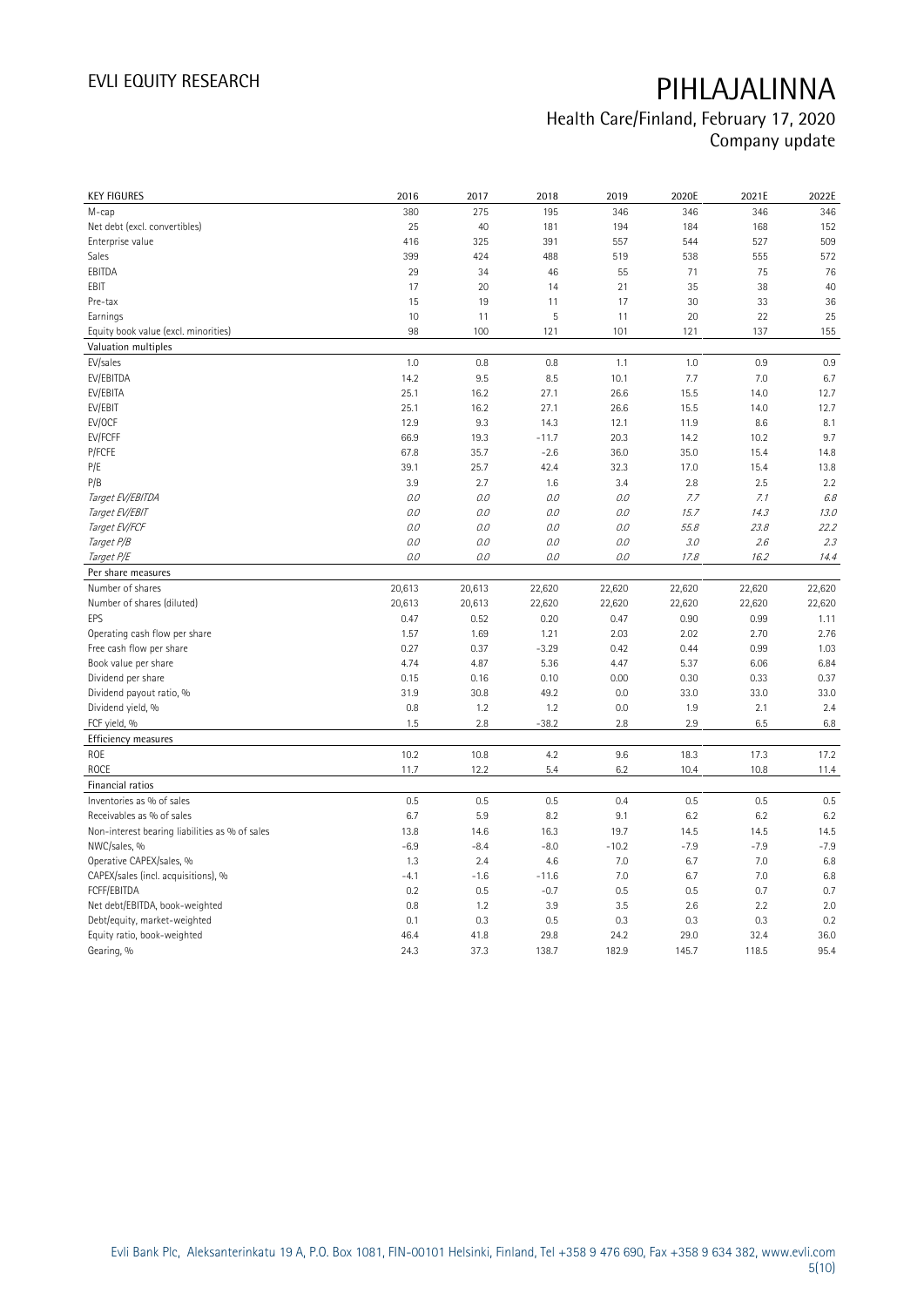## EVLI EQUITY RESEARCH **PIHLAJALINNA** Health Care/Finland, February 17, 2020 Company update

COMPANY DESCRIPTION: Pihlajalinna is the 3rd largest private social welfare and healthcare service provider in Finland offering a wide selection of services to private individuals, businesses, insurance companies and public sector entities, such as municipalities and joint municipal authorities. In its private clinics and hospitals Pihlajalinna provides general practitioner services, specialized care, emergency and on-call services, a wide range of surgical services, occupational healthcare and dental care. Pihlajalinna is the market leader in complete social and healthcare outsourcings in Finland.

INVESTMENT CASE: The demand for private social and healthcare services is growing due to ageing population and increasing pressure on public healthcare spending, offering Pihlajalinna growth opportunities in primary care as well as in specialized care. Profitability improvement stems from increased volumes and better utilization rate of the clinics.

| <b>OWNERSHIP STRUCTURE</b>                 | <b>SHARES</b> | <b>EURm</b> | 0/0     |
|--------------------------------------------|---------------|-------------|---------|
| Lähitapiola Keskinäinen Vakuutusyhtiö      | 3,481,641     | 53.199      | 15.4%   |
| Mww Yhtiö Oy                               | 2,309,010     | 35.282      | 10.2%   |
| Fennia Mutual Insurance Company            | 1,998,965     | 30.544      | 8.8%    |
| Tapiola Keskinäinen Henkivakuutusyhtiö     | 1,891,385     | 28.900      | 8.4%    |
| Elo Pension Company                        | 1,267,161     | 19.362      | 5.6%    |
| Niemistö Leena Katriina                    | 703,475       | 10.749      | 3.1%    |
| Ilmarinen Mutual Pension Insurance Company | 490,000       | 7.487       | 2.2%    |
| Fondita Nordic Micro Cap                   | 470,000       | 7.182       | $2.1\%$ |
| Fennia Life Insurance Company Ltd          | 273,099       | 4.173       | 1.2%    |
| Sijoitusrahasto Taaleritehdas Mikro Markka | 220,000       | 3.362       | 1.0%    |
| Ten largest                                | 13,104,736    | 200.240     | 58%     |
| Residual                                   | 9,515,399     | 145.395     | 42%     |
| Total                                      | 22,620,135    | 345.636     | 100%    |

| EARNINGS CALENDAR |           |
|-------------------|-----------|
| May 08, 2020      | Q1 report |
| August 14, 2020   | Q2 report |
| November 04, 2020 | Q3 report |
|                   |           |

OTHER EVENTS

| COMPANY MISCELLANEOUS |                             |
|-----------------------|-----------------------------|
| CEO: Joni Aaltonen    | Kehräsaari B, 33200 Tampere |
| CFO: Tarja Rantala    | Tel:                        |
| IR: Marko Savolainen  |                             |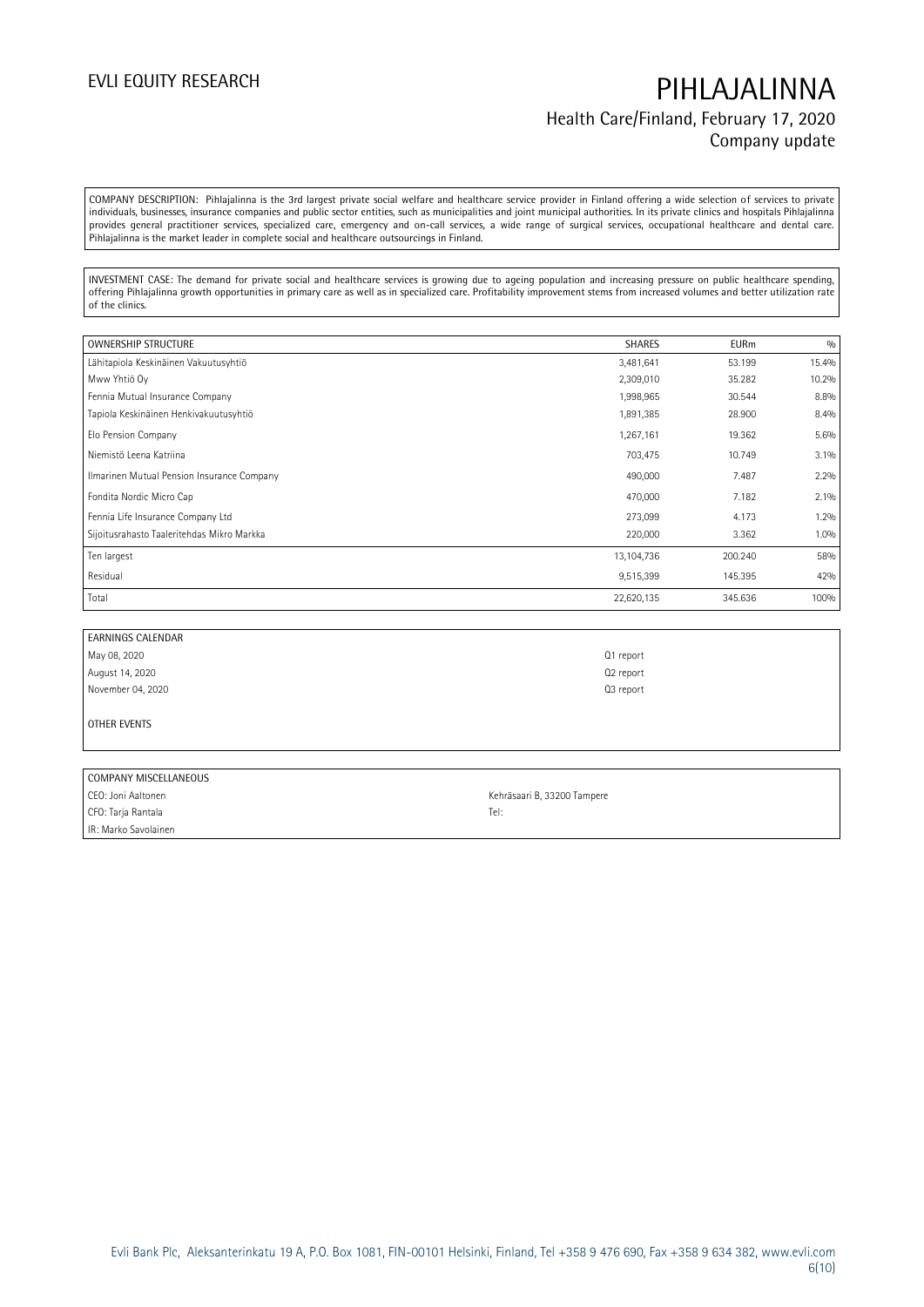## Health Care/Finland, February 17, 2020 Company update

DEFINITIONS

| P/E                                                                              | EPS                                                                      |
|----------------------------------------------------------------------------------|--------------------------------------------------------------------------|
|                                                                                  |                                                                          |
| Price per share                                                                  | Profit before extraord. items and taxes-income taxes + minority interest |
| Earnings per share                                                               | Number of shares                                                         |
| P/BV                                                                             | <b>DPS</b>                                                               |
|                                                                                  |                                                                          |
| Price per share                                                                  | Dividend for the financial period per share                              |
| Shareholders' equity + taxed provisions per share                                |                                                                          |
|                                                                                  |                                                                          |
| Market cap                                                                       | OCF (Operating cash flow)                                                |
|                                                                                  |                                                                          |
| Price per share * Number of shares                                               | EBITDA - Net financial items - Taxes - Increase in working               |
|                                                                                  | capital - Cash NRIs ± Other adjustments                                  |
|                                                                                  |                                                                          |
| EV (Enterprise value)                                                            | FCF (Free cash flow)                                                     |
| Market cap + net debt + minority interest at market value -                      |                                                                          |
| share of associated companies at market value                                    | Operating cash flow - operative CAPEX - acquisitions + divestments       |
|                                                                                  |                                                                          |
|                                                                                  |                                                                          |
| EV/Sales                                                                         | FCF yield, %                                                             |
| Enterprise value                                                                 |                                                                          |
| <b>Sales</b>                                                                     | Free cash flow<br>Market cap                                             |
|                                                                                  |                                                                          |
| EV/EBITDA                                                                        | Operative CAPEX/sales                                                    |
|                                                                                  |                                                                          |
| Enterprise value<br>Earnings before interest, tax, depreciation and amortization | Capital expenditure - divestments - acquisitions<br>Sales                |
|                                                                                  |                                                                          |
| EV/EBIT                                                                          | Net working capital                                                      |
|                                                                                  |                                                                          |
| Enterprise value                                                                 | Current assets - current liabilities                                     |
| Operating profit                                                                 |                                                                          |
| Net debt                                                                         | Capital employed/Share                                                   |
|                                                                                  |                                                                          |
| Interest bearing debt - financial assets                                         | Total assets - non-interest bearing debt                                 |
|                                                                                  | Number of shares                                                         |
| Total assets                                                                     | Gearing                                                                  |
|                                                                                  |                                                                          |
| Balance sheet total                                                              | Net debt                                                                 |
|                                                                                  | Equity                                                                   |
| Div yield, %                                                                     | Debt/Equity, %                                                           |
|                                                                                  |                                                                          |
| Dividend per share                                                               | Interest bearing debt                                                    |
| Price per share                                                                  | Shareholders' equity $+$ minority interest $+$ taxed provisions          |
|                                                                                  |                                                                          |
|                                                                                  |                                                                          |
| Payout ratio, %                                                                  | Equity ratio, %                                                          |
|                                                                                  |                                                                          |
| Total dividends                                                                  | Shareholders' equity $+$ minority interest $+$ taxed provisions          |
| Earnings before extraordinary items and taxes - income taxes + minority interest | Total assets - interest-free loans                                       |
|                                                                                  |                                                                          |
| ROCE, %                                                                          | CAGR, %                                                                  |
|                                                                                  |                                                                          |
| Profit before extraordinary items + interest expenses+ other financial costs     | Cumulative annual growth rate = Average growth per year                  |
| Balance sheet total - non-interest bearing debt (average)                        |                                                                          |
|                                                                                  |                                                                          |
| ROE, %                                                                           |                                                                          |
|                                                                                  |                                                                          |
| Profit before extraordinary items and taxes - income taxes                       |                                                                          |
| Shareholder's equity + minority interest + taxed provisions (average)            |                                                                          |
|                                                                                  |                                                                          |
|                                                                                  |                                                                          |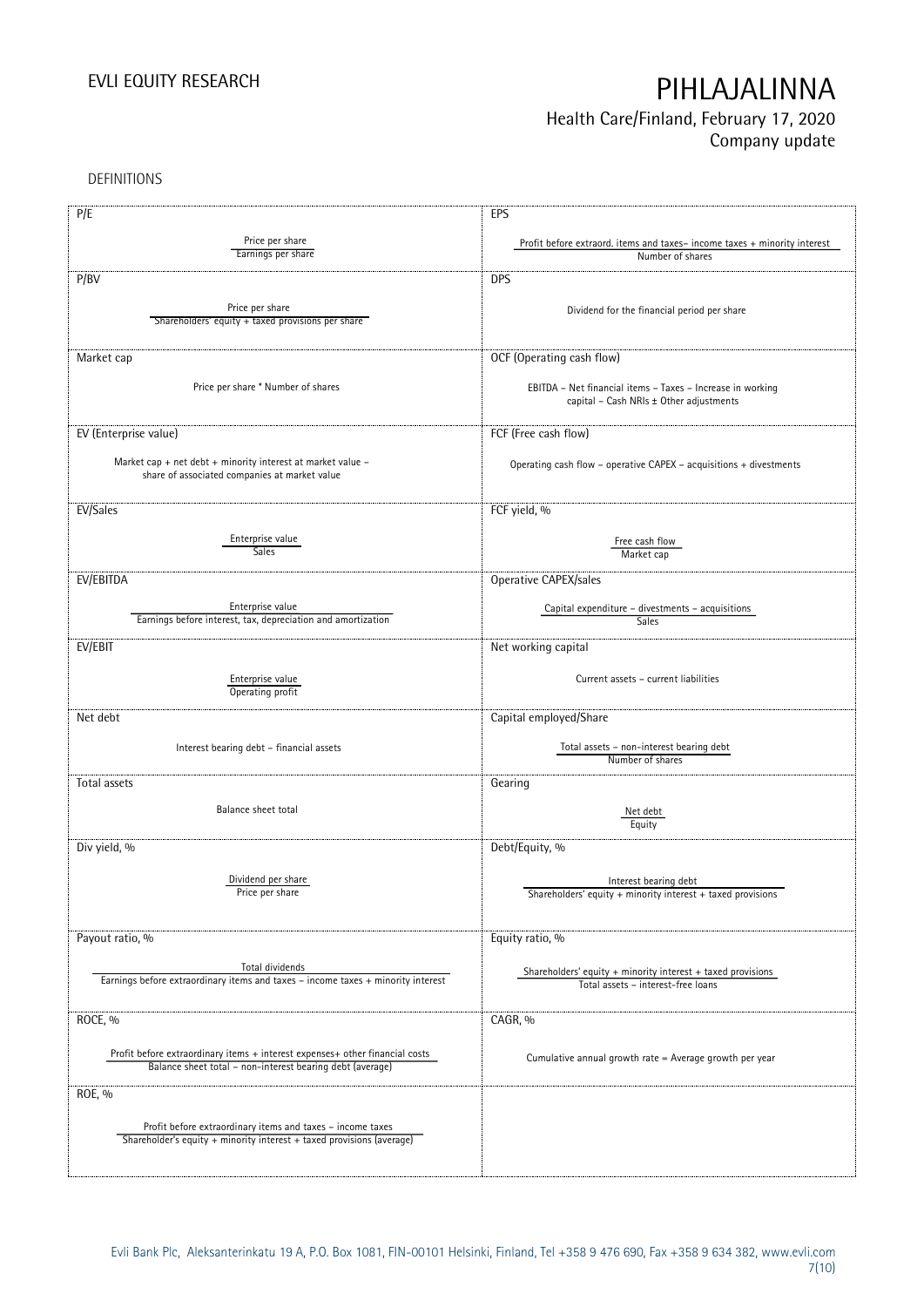Health Care/Finland, February 17, 2020 Company update

### Important Disclosures

Evli Research Partners Plc ("ERP") uses 12-month target prices. Target prices are defined by utilizing analytical techniques based on financial theory including (but not limited to) discounted cash flow analysis and comparative valuation. The selection of valuation methods depends on different circumstances. Target prices may be altered on the basis of new information coming to light in the underlying company or changes in interest rates, changes in foreign exchange rates, other securities prices or market indices or outlook for the aforementioned factors or other factors that may change the conditions of financial markets. Recommendations and changes by analysts are available at [Analysts' recommendations and ratings revisions](https://research.evli.com/JasperAllModels.action?authParam=key;461&authParam=x;G3rNagWrtf7K&authType=3). Investment recommendations are defined as follows: Target price compared to share price Recommendation<br>CELL CALLO 06 < -10 % SELL  $-10 - (+10) \%$  HOL<br>  $> 10 \%$  BUY  $> 10\%$ ERP's investment recommendation of the analyzed company is updated at least 2 timer per year. 60% 53% 50%



The graph above shows the distribution of ERP's recommendations of companies under coverage in 1st of February 2019. If recommendation is not given, it is not mentioned here.

### Name(s) of the analyst(s): Rissanen

This research report has been prepared by Evli Research Partners Plc ("ERP" or "Evli Research"). ERP is a subsidiary of Evli Bank Plc. Production of the investment recommendation has been concluded on [17.02.2020, 8:00]. This report has been published on [17.2.2020, 8:30].

None of the analysts contributing to this report, persons under their guardianship or corporations under their control have a position in the shares of the company or related securities.

The date and time for any price of financial instruments mentioned in the recommendation refer to the previous trading day's closing price(s) unless otherwise stated in the report.

Each analyst responsible for the content of this report assures that the expressed views accurately reflect the personal views of each analyst on the covered companies and securities. Each analyst assures that (s)he has not been, nor are or will be, receiving direct or indirect compensation related to the specific recommendations or views contained in this report.

Companies in the Evli Group, affiliates or staff of companies in the Evli Group, may perform services for, solicit business from, hold long or short positions in, or otherwise be interested in the investments (including derivatives) of any company mentioned in the publication or report.

Neither ERP nor any company within the Evli Group have managed or co-managed a public offering of the company's securities during the last 12 months prior to, received compensation for investment banking services from the company during the last 12 months prior to the publication of the research report.

ERP has signed an agreement with the issuer of the financial instruments mentioned in the recommendation, which includes production of research reports. This assignment has a limited economic and financial impact on ERP and/or Evli. Under the assignment ERP performs services including, but not limited to, arranging investor meetings or –events, investor relations communication advisory and production of research material.

ERP or another company within the Evli Group does not have an agreement with the company to perform market making or liquidity providing services. months prior to, received compensation for investment banking services from the company during the last 12 months prior to the publication of the. For the prevention and avoidance of conflicts of interests with respect to this report, there is an information barrier (Chinese wall) between Investment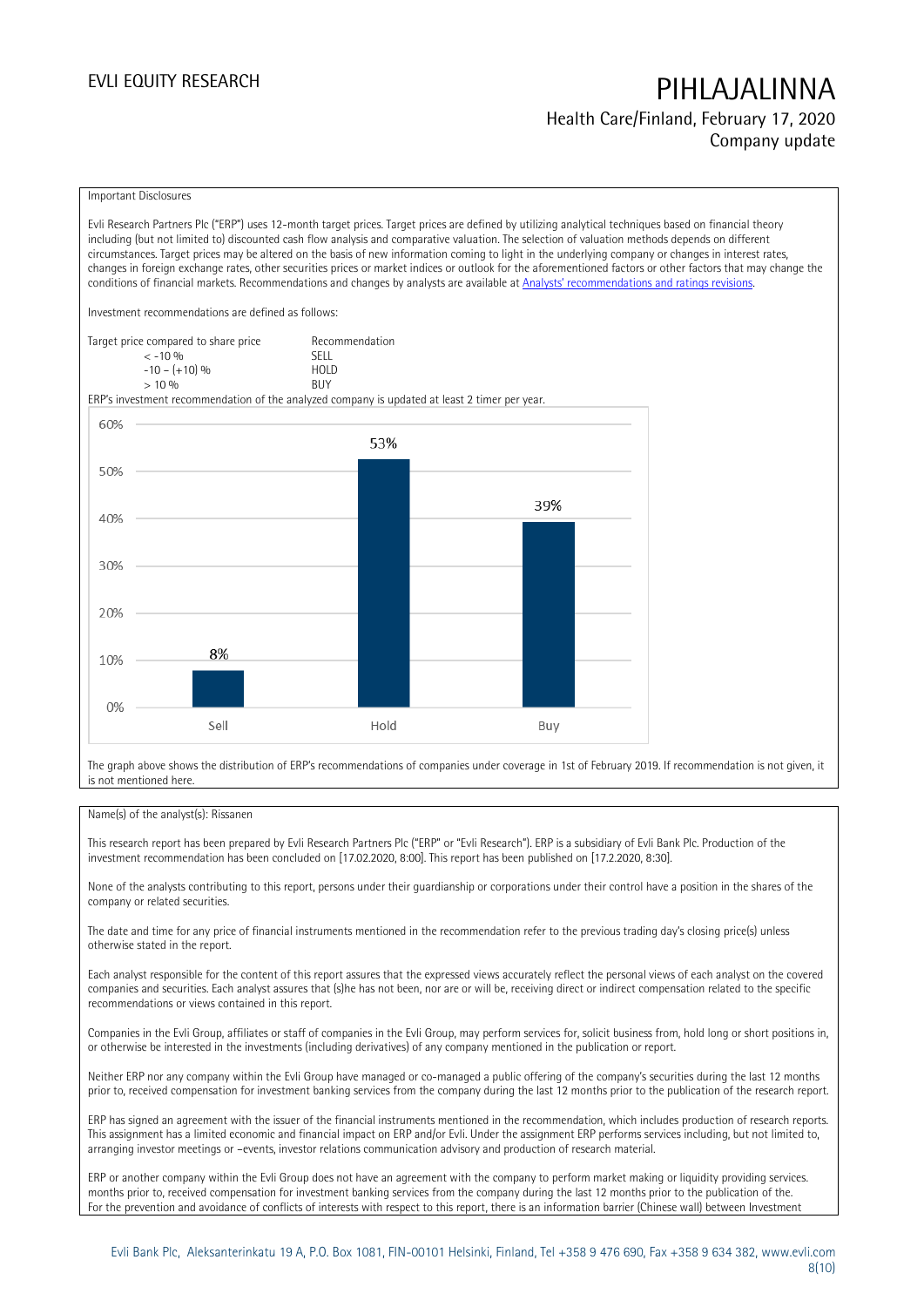## EVLI EQUITY RESEARCH PIHLAJALINNA Health Care/Finland, February 17, 2020 Company update

Research and Corporate Finance units concerning unpublished investment banking services to the company. The remuneration of the analyst(s) is not tied directly or indirectly to investment banking transactions or other services performed by Evli Bank Plc or any company within Evli Group.

This report has not been disclosed to the company prior to its dissemination.

This report is provided and intended for informational purposes only and may not be used or considered under any circumstances as an offer to sell or buy any securities or as advice to trade any securities.

This report is based on sources ERP considers to be correct and reliable. The sources include information providers Reuters and Bloomberg, stock-exchange releases from the companies and other company news, Statistics Finland and articles in newspapers and magazines. However, ERP does not guarantee the materialization, correctness, accuracy or completeness of the information, opinions, estimates or forecasts expressed or implied in the report. In addition, circumstantial changes may have an influence on opinions and estimates presented in this report. The opinions and estimates presented are valid at the moment of their publication and they can be changed without a separate announcement. Neither ERP nor any company within the Evli Group are responsible for amending, correcting or updating any information, opinions or estimates contained in this report. Neither ERP nor any company within the Evli Group will compensate any direct or consequential loss caused by or derived from the use of the information represented in this publication.

All information published in this report is for the original recipient's private and internal use only. ERP reserves all rights to the report. No part of this publication may be reproduced or transmitted in any form or by any means, electronic, mechanical, photocopying, recording or otherwise, or stored in any retrieval system of any nature, without the written permission of ERP.

This report or its copy may not be published or distributed in Australia, Canada, Hong Kong, Japan, New Zealand, Singapore or South Africa. The publication or distribution of this report in certain other jurisdictions may also be restricted by law. Persons into whose possession this report comes are required to inform themselves about and to observe any such restrictions.

Evli Bank Plc is not registered as a broker-dealer with the U. S. Securities and Exchange Commission ("SEC"), and it and its analysts are not subject to SEC rules on securities analysts' certification as to the currency of their views reflected in the research report. Evli Bank is not a member of the Financial Industry Regulatory Authority ("FINRA"). It and its securities analysts are not subject to FINRA's rules on Communications with the Public and Research Analysts and Research Reports and the attendant requirements for fairness, balance and disclosure of potential conflicts of interest. This research report is only being offered in U.S. by Auerbach Grayson & Company, LLC (Auerbach Grayson) to Major U.S. Institutional Investors and is not available to, and should not be used by, any U.S. person or entity that is not a Major U.S. Institutional Investor. Auerbach Grayson is a broker-dealer registered with the U.S. Securities and Exchange Commission and is a member of the FINRA. U.S. entities seeking more information about any of the issuers or securities discussed in this report should contact Auerbach Grayson. The securities of non-U.S. issuers may not be registered with or subject to SEC reporting and other requirements.

ERP is not a supervised entity but its parent company Evli Bank Plc is supervised by the Finnish Financial Supervision Authority.